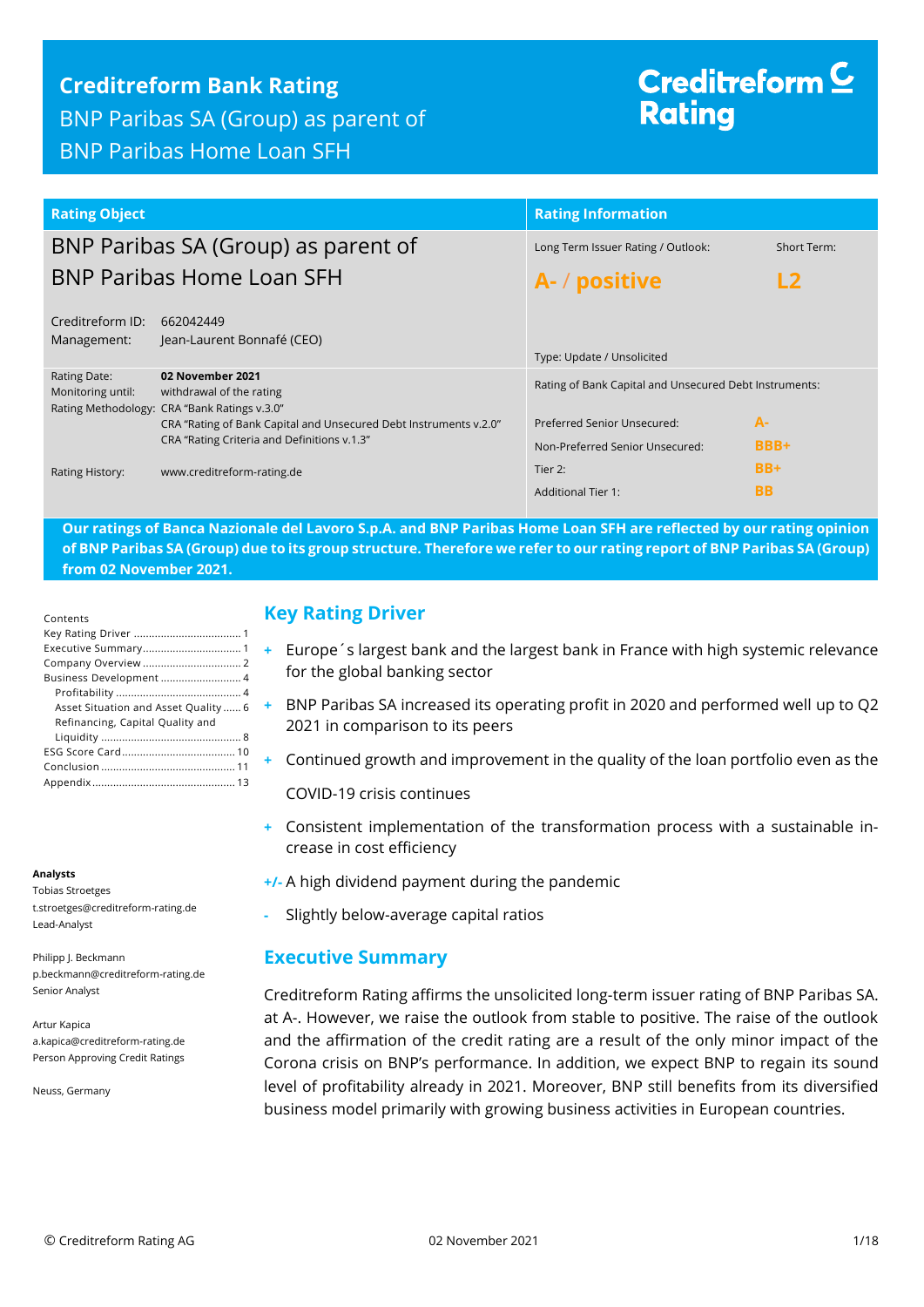## <span id="page-1-0"></span>**Company Overview**

The BNP Paribas Group is Europe's third largest and France's top bank in terms of net profit. BNP Paribas SA was formed on 23 May 2000 through the merger of BNP and Paribas Bank. The bank looks back on an over 200-year history with the founding of Société Générale de Belgique in 1822. As of June 2021, the bank achieved EUR 2.671.803 million of assets. Measured by total assets, BNP Paribas is the largest bank in Europe (as of 2020). In total, the Bank is represented in 68 countries of the world and the Group employs approximately more than 193,000 employees, of which 149,000 are in Europe. Moreover, the bank is one of the largest financial groups in the world in terms of its market capitalization of EUR 72.5 bn in 10/2021.

BNP Paribas organizes its business into three main fields of activity: Retail Banking (RB), Investment & Protection Services (IPS) and Corporate Institutional Banking (CIB). The RB business includes French Retail Banking and International Retail Banking, it brings together the BNP retail-banking networks and several specialised businesses, like Leasing Solutions. In the RB business, BNP is present in 44 countries and has around 60 million customers. The IPS division brings together four specialised business lines offering a wide range of savings, investment and protection solutions: BNP Paribas Cardif, BNP Paribas Asset Management, BNP Paribas Wealth Management and BNP Paribas Real Estate. BNP Paribas Cardif is an expert in global life insurance and has made important contributions to financing the real economy. BNP Paribas Asset Management is the second largest asset manager worldwide for its sustainable investments. BNP Paribas Wealth Management is the leading global private bank in the euro zone with around 410 bn assets under management (06/2021). BNP Paribas Real Estate is present in 16 countries and operates with an alliance network in more than 30 countries across Europe and North America. The CIB division offers tailored financial solutions for corporate and institutional clients, including capital markets issuance, financing, risk management and hedging. The CIB division operates in 56 countries with 33,000 employees.

The BNP group is a leading institution in many business areas such as structured finance (5th in Europe and 9th worldwide for syndicated loans), equities (4th in major European equity markets), foreign exchange and debt (4th worldwide for Eurobond issues) and raw material finance (2th worldwide). The group intends to expand its business in these business areas within Europe. Each business line will be given precise targets for use of funds and return on allocated funds. The focus will be on cost control, achieving economies of scale and further improving risk control while considering corporate culture.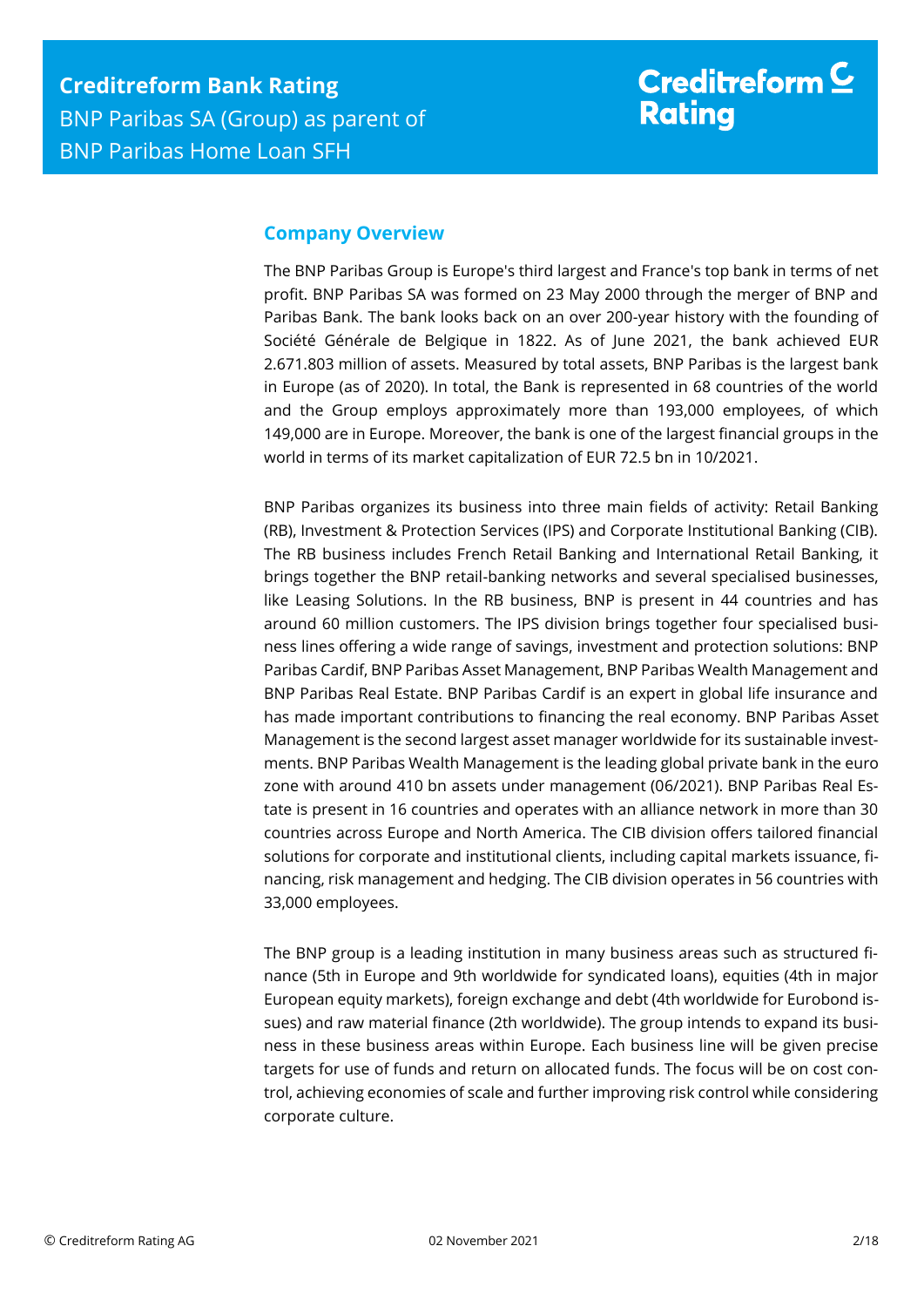# Creditreform<sup>C</sup> **Rating**

The shareholder structure has not changed significantly in recent years; BlackRock was only able to increase its shares slightly in 2020.

Chart 1: Major shareholders of BNP Paribas SA. | Source: Annual report BNP Paribas SA

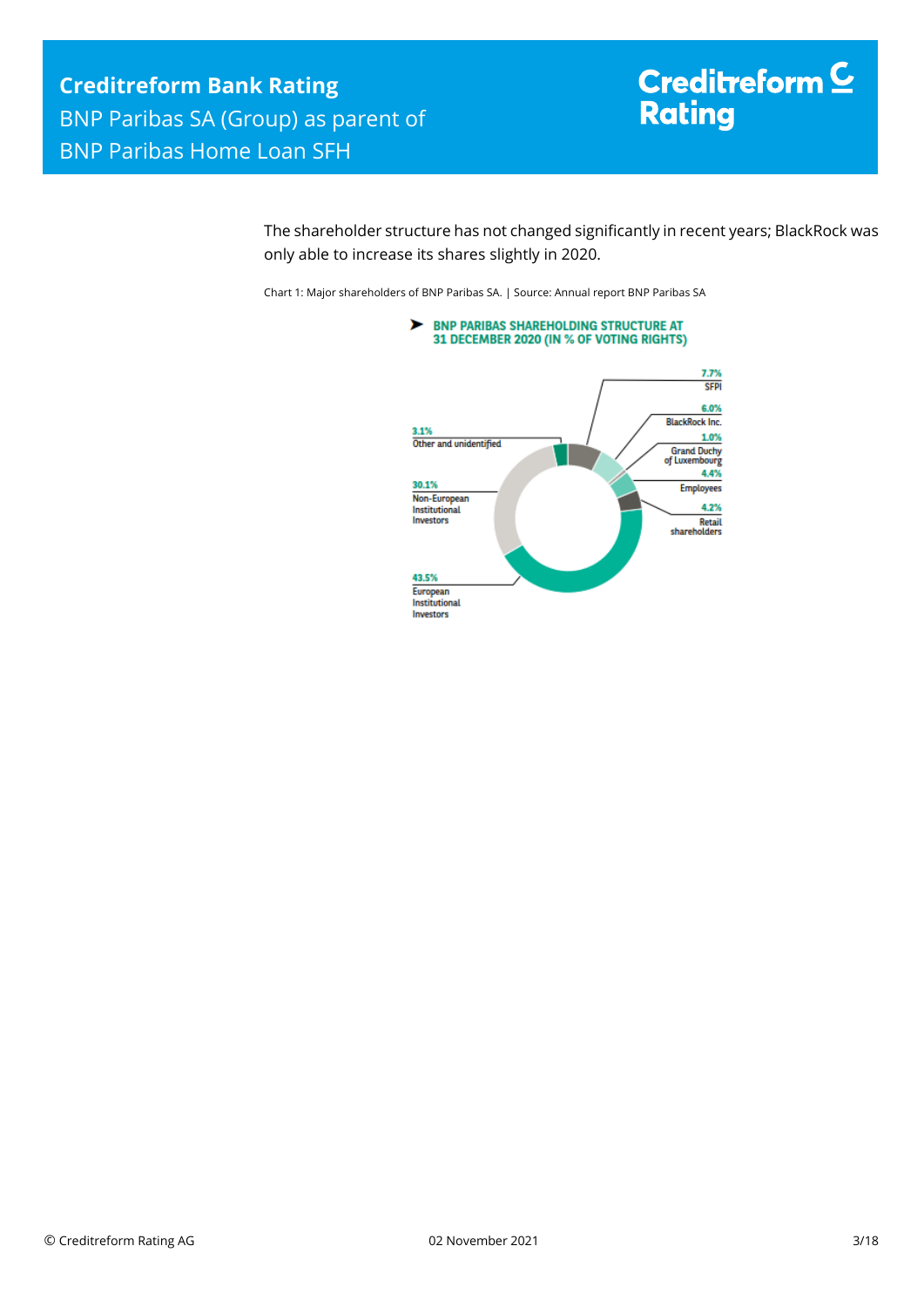# Creditreform  $\subseteq$ **Rating**

## <span id="page-3-0"></span>**Business Development**

#### <span id="page-3-1"></span>**Profitability**

The net profit of BNP decreased again after an increase in the previous year. This decrease results mainly from higher cost of risk in the context of the corona pandemic. Operating income remained almost constant, with a slight improvement in net interest income, due to lower interest expenses and increased fees and commissions in the CIB Division. Operating income was distributed among the operating divisions as follows:



Chart 2: Operating Income by divisions| Source: Annual report 2020 of BNP Paribas SA



In 2020, strong growth in CIB thus offset declining earnings in IFS. The decline in IFS is also attributable to the Corona pandemic. The balanced distribution of operating income helped BNP Paribas to come through the Corona pandemic well. The high diversification of revenue sources will lead to growth in earnings after the Corona pandemic.

Operating expenses, in particular personnel expenses, were reduced as a result of the successful implementation of the bank's digital transformation. However, the distribution of operating costs among the operating segments illustrates the differing profit margins of the various divisions:



Chart 3: Operating costs by divisions| Source: Annual report 2020 of BNP Paribas SA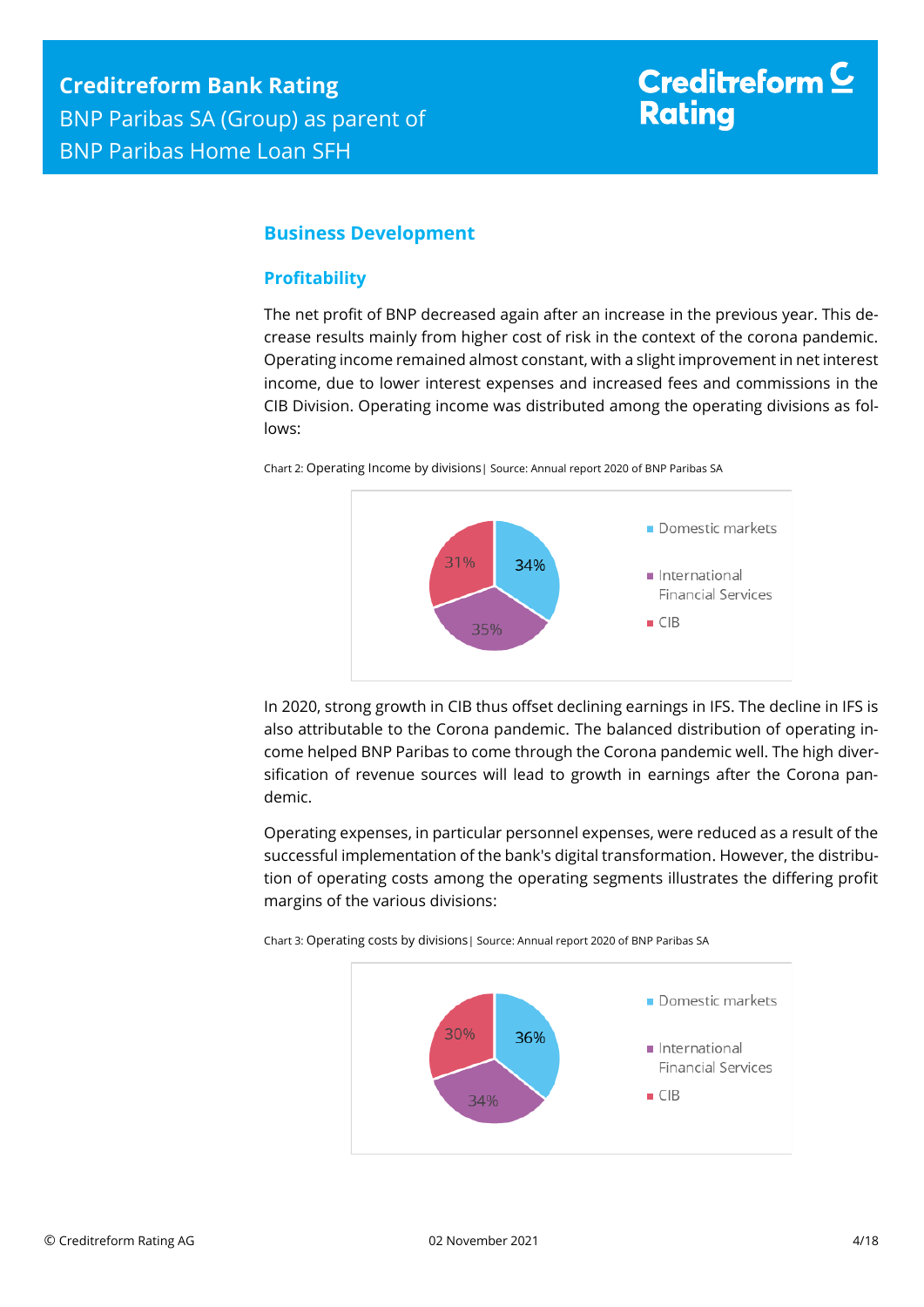Overall, the positive cost savings reductions resulting from the implemented 2020 transformation process can be seen in all operating divisions. All three divisions generate a positive margin, but the margin is already highest in the high-growth CIB business.

Due to the increase in efficiency in the different divisions, the operating profit improved significantly by 11.4% compared to the previous year. The 13.6% decrease in net profit is the result of the strong increase in risk provisions in 2020. Of the € 2.514 billion increase in risk provisions, € 1.441 billion consist of commissions for Stage 1 +2 loans and € 1.073 billion of commissions for non-performing loans (Stage 3). In the case of risk provisions for Stage 3 loans, a sustained reduction in value is to be assumed. Overall, however, the decline in net profit for the year can be described as moderate.

A detailed group income statement for the years of 2017 through 2020 can be found in Figure 1 below:

| <b>Income</b><br>Net Interest Income<br>Net Fee & Commission Income |                          |                          |                |        | 2017                     |
|---------------------------------------------------------------------|--------------------------|--------------------------|----------------|--------|--------------------------|
|                                                                     |                          |                          |                |        |                          |
|                                                                     | 21.312                   | $+0,9$                   | 21.127         | 21.062 | 21.191                   |
|                                                                     | 9.862                    | $+5,3$                   | 9.365          | 9.207  | 9.430                    |
| Net Insurance Income                                                | 4.114                    | $-7,3$                   | 4.437          | 4.064  | 3.813                    |
| Net Trading Income                                                  | 7.093                    | $-3,5$                   | 7.348          | 6.118  | 6.739                    |
| <b>Equity Accounted Results</b>                                     | 423                      | $-27,8$                  | 586            | 628    | 713                      |
| Dividends from Equity Instruments                                   | 53                       | $-54,3$                  | 116            |        | 373                      |
| Other Income                                                        | 13.194                   | $-2,3$                   | 13.502         | 12.324 | 4.225                    |
| <b>Operating Income</b>                                             | 56.051                   | -0,8                     | 56.481         | 53.403 | 46.484                   |
| <b>Expense</b>                                                      |                          |                          |                |        |                          |
| Depreciation and Amortisation                                       | 2.434                    | $-25,4$                  | 3.263          | 1.676  | 1.719                    |
| Personnel Expense                                                   | 16.946                   | $-3,5$                   | 17.553         | 16.617 | 16.496                   |
| Tech & Communications Expense                                       | $\overline{\phantom{a}}$ | $\overline{\phantom{a}}$ | $\overline{a}$ |        | $\overline{\phantom{a}}$ |
| Marketing and Promotion Expense                                     | $\overline{\phantom{a}}$ | $\blacksquare$           | $\overline{a}$ |        |                          |
| <b>Other Provisions</b>                                             | $\overline{\phantom{a}}$ | $\overline{\phantom{a}}$ | ÷,             |        |                          |
| Other Expense                                                       | 22.162                   | $-2,1$                   | 22.637         | 22.549 | 14.540                   |
| <b>Operating Expense</b>                                            | 41.542                   | $-4,4$                   | 43.453         | 40.842 | 32.755                   |
| <b>Operating Profit &amp; Impairment</b>                            |                          |                          |                |        |                          |
| <b>Pre-impairment Operating Profit</b>                              | 14.509                   | $+11,4$                  | 13.028         | 12.561 | 13.729                   |
| Asset Writedowns                                                    | 5.717                    | $+78,5$                  | 3.203          | 2.711  | 2.907                    |
| <b>Net Income</b>                                                   |                          |                          |                |        |                          |
| Non-Recurring Income                                                | 1.030                    | $-34,4$                  | 1.569          | 358    | 488                      |
| Non-Recurring Expense                                               |                          |                          |                |        |                          |
| <b>Pre-tax Profit</b>                                               | 9.822                    | $-13,8$                  | 11.394         | 10.208 | 11.310                   |
| Income Tax Expense                                                  | 2.407                    | $-14,4$                  | 2.811          | 2.203  | 3.103                    |
| Discontinued Operations                                             |                          |                          |                |        |                          |
| <b>Net Profit</b>                                                   | 7.415                    | $-13,6$                  | 8.583          | 8.005  | 8.207                    |
| Attributable to minority interest (non-controlling interest)        | 348                      | $-15,1$                  | 410            | 479    | 448                      |
| Attributable to owners of the parent                                | 7.067                    | $-13,5$                  | 8.173          | 7.526  | 7.759                    |

Figure 1: Group income statement | Source: eValueRate / CRA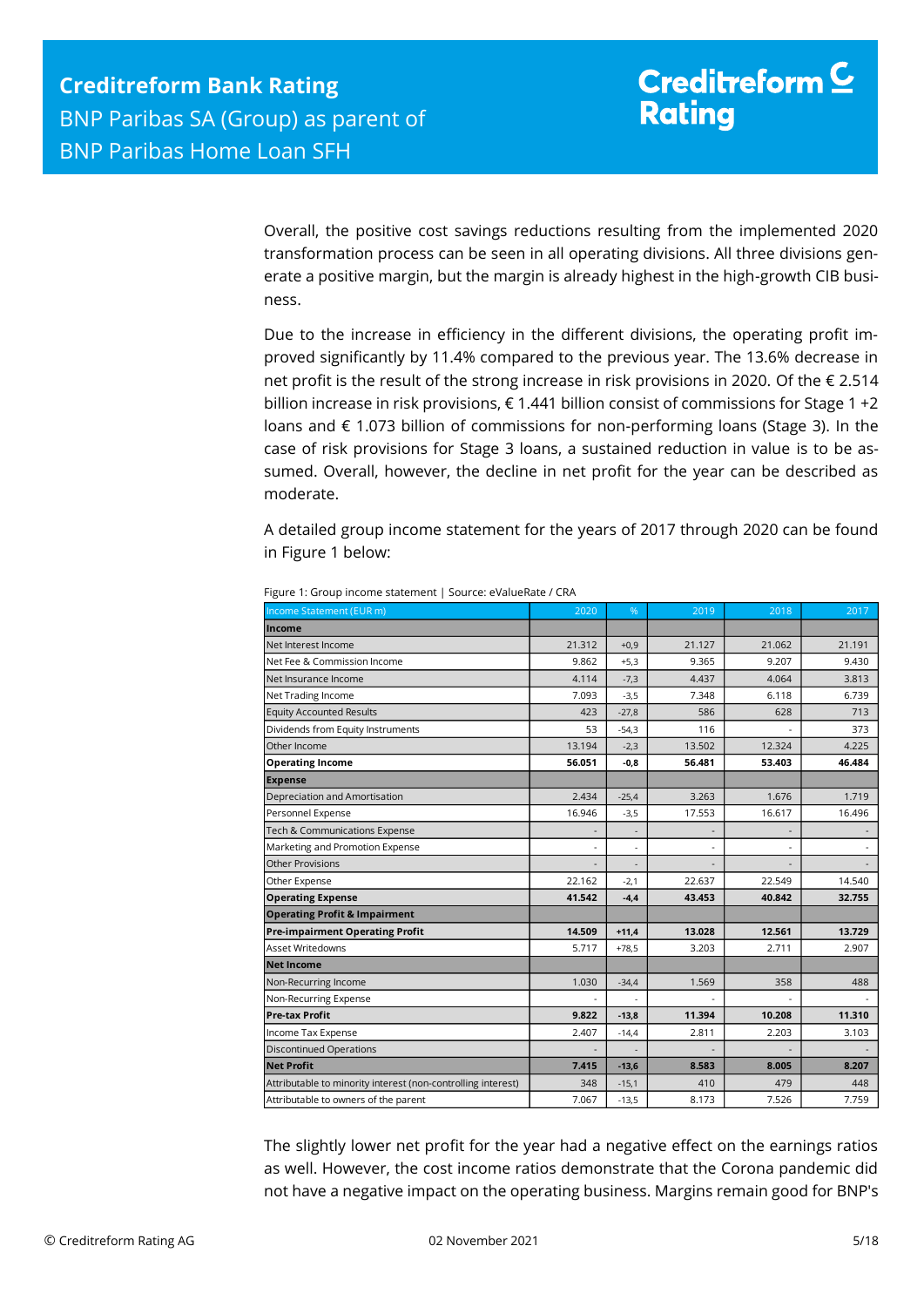high business volume. Without the high risk provisioning, the earnings ratios would have improved across the board. With future write-ups of risk provisions, earning ratios will be above average.

A detailed overview of the income ratios for the years of 2017 through 2020 can be found in Figure 2 below:

| Income Ratios (%)                                     | 2020  | $\%$    | 2019  | 2018  | 2017  |
|-------------------------------------------------------|-------|---------|-------|-------|-------|
| Cost Income Ratio (CIR)                               | 74,11 | $-2,82$ | 76,93 | 76,48 | 70,47 |
| Cost Income Ratio ex. Trading (CIRex)                 | 84,85 | $-3,59$ | 88,44 | 86,37 | 82,41 |
| Return on Assets (ROA)                                | 0,30  | $-0,10$ | 0,40  | 0,39  | 0,42  |
| Return on Equity (ROE)                                | 6,32  | $-1,36$ | 7,67  | 7,57  | 7,66  |
| Return on Assets before Taxes (ROAbT)                 | 0,39  | $-0,13$ | 0,53  | 0,50  | 0,58  |
| Return on Equity before Taxes (ROEbT)                 | 8,37  | $-1,82$ | 10,19 | 9,66  | 10,55 |
| Return on Risk-Weighted Assets (RORWA)                | 1,08  | $-0,20$ | 1,28  | 1,24  | 1,28  |
| Return on Risk-Weighted Assets before Taxes (RORWAbT) | 1,43  | $-0,27$ | 1,70  | 1,58  | 1,76  |
| Net Interest Margin (NIM)                             | 1,40  | $-0,24$ | 1,64  | 1,64  | 1,77  |
| Pre-Impairment Operating Profit / Assets              | 0,58  | $-0,02$ | 0,60  | 0,62  | 0,70  |
| Cost of Funds (COF)                                   | 0,61  | $-0,34$ | 0,95  | 0,91  | 0,80  |
| Change in % Points                                    |       |         |       |       |       |

Figure 2: Group key earnings figures| Source: eValueRate / CRA

Based on the 2021 half-year figures, the positive trend in profitability continues. Operating income continued to increase, while costs rose moderately. Risk provisioning was also significantly lower than in previous years. Accordingly, all key earnings figures improved in the first half of the year. We also expect better earnings figures at the end of the year and that BNP will continue on its growth track.

#### <span id="page-5-0"></span>**Asset Situation and Asset Quality**

BNP's balance sheet grew robustly with securities and net loans as the main drivers of this increase in the recent years. The significant increase in the cash position is the result of the BNP's participation in the ECB's TLTRO III programme, in which it borrowed around € 101.8 billion. At the same time, BNP managed to continue reducing its NPL exposure further, closing the gap to its competitors while remaining slightly below average. Cost of risk increased again in 2020, but remained comparatively low overall. The loan portfolio continues to consist of approximately 80% European borrowers, with 34% of the loan portfolio in France. The industry breakdown continues to be balanced with a high degree of diversification. Otherwise, the various positions on the asset side have increased in congruence with the balance sheet total.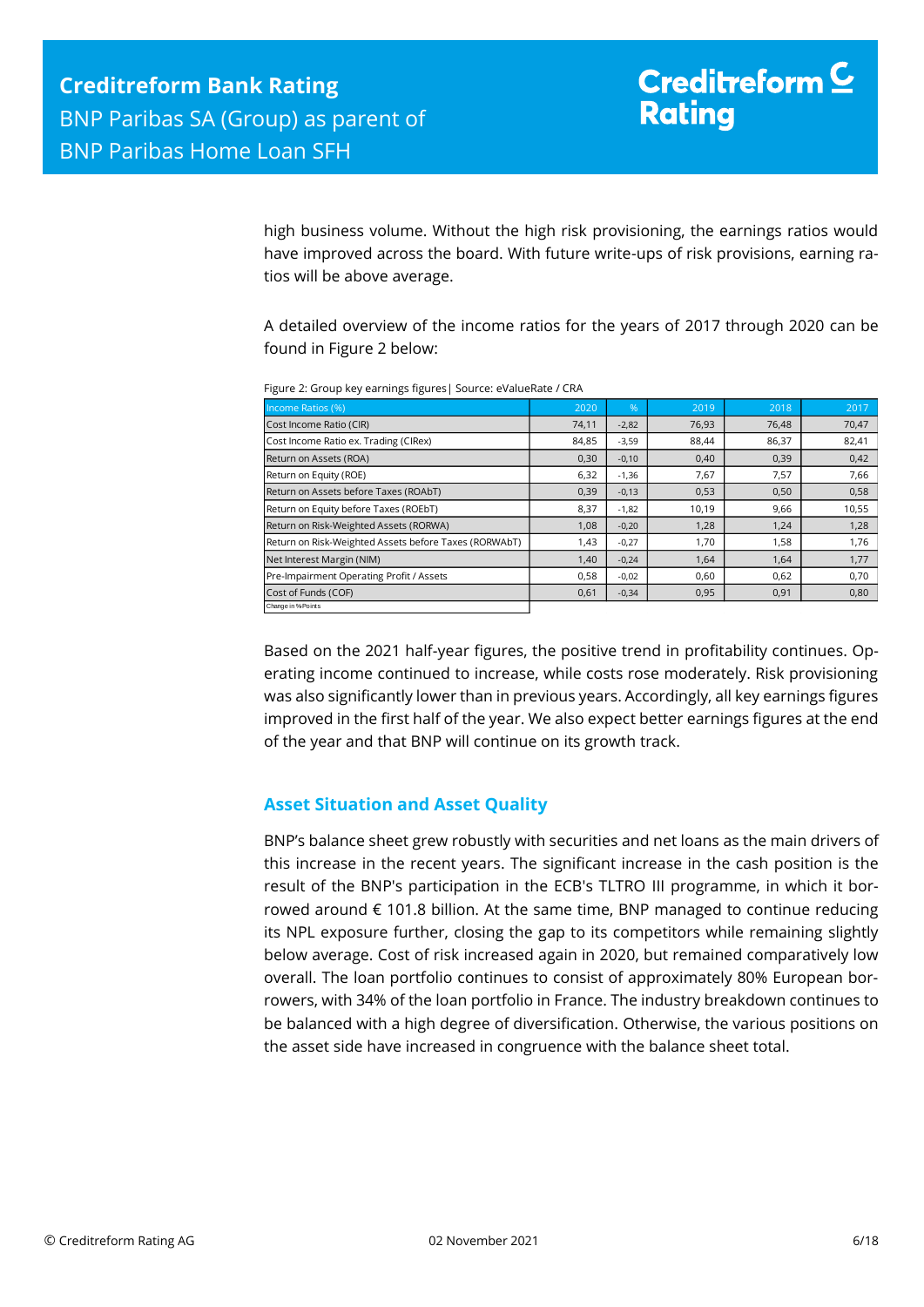A detailed look at the development of the asset side of the balance sheet for the years 2017 through 2020 can be taken in Figure 3 below:

| Assets (EUR m)                        | 2020      | %       | 2019      | 2018                     | 2017      |
|---------------------------------------|-----------|---------|-----------|--------------------------|-----------|
| Cash and Balances with Central Banks  | 308.703   | $+99.0$ | 155.135   | 185.119                  | 178,446   |
| Net Loans to Banks                    | 17.150    | $-16,7$ | 20.598    | 18.711                   | 20.405    |
| Net Loans to Customers                | 812.509   | $+0,6$  | 807.893   | 768.848                  | 879.001   |
| <b>Total Securities</b>               | 337.138   | $+18,2$ | 285.347   | 253.016                  | 256.151   |
| <b>Total Derivative Assets</b>        | 297.856   | $+12,8$ | 264.042   | 245.492                  | 243.620   |
| <b>Other Financial Assets</b>         | 251.029   | $+23,3$ | 203.616   | 181.584                  | 3.064     |
| <b>Financial Assets</b>               | 2.024.385 | $+16,6$ | 1.736.631 | 1.652.770                | 1.580.687 |
| <b>Equity Accounted Investments</b>   | 6.396     | $+7,5$  | 5.952     | 5.772                    | 6.426     |
| Other Investments                     |           |         |           | $\overline{\phantom{0}}$ |           |
| Insurance Assets                      | 265.356   | $+2,9$  | 257.818   | 232.308                  | 227.712   |
| Non-current Assets & Discontinued Ops |           |         |           | 498                      |           |
| Tangible and Intangible Assets        | 44.891    | $+2,1$  | 43.964    | 38.922                   | 37.898    |
| <b>Tax Assets</b>                     | 6.559     | $-3,7$  | 6.813     | 7.220                    | 6.568     |
| <b>Total Other Assets</b>             | 140.904   | $+24,1$ | 113.535   | 103.346                  | 92.875    |
| <b>Total Assets</b>                   | 2.488.491 | $+15,0$ | 2.164.713 | 2.040.836                | 1.952.166 |

Figure 3: Development of assets| Source: eValueRate / CRA

As already mentioned, the asset ratios have deteriorated moderately due to the Corona pandemic. Asset quality remains at a high level. The higher depreciation ratios and the increased Stage 2 loans are due to the principle of prudence. These result from a conservative macroeconomic scenario view of the economic performance in the European countries. However, the low RWA ratio shows that BNP has a low-risk loan portfolio for the most part. We consider the risk provisioning to be sufficient. We also consider the risk provisions made and the consistency of the risk provisions made in relation to the NPL volume to be comfortable.

A detailed overview of the asset quality for the years of 2017 through 2020 can be found in Figure 4 below:

| <b>Asset Ratios (%)</b>                           | 2020  | .96     | 2019  | 2018  | 2017  |
|---------------------------------------------------|-------|---------|-------|-------|-------|
| Net Loans/Assets                                  | 32,65 | $-4,67$ | 37,32 | 37,67 | 45,03 |
| Risk-weighted Assets/Assets                       | 27,55 | $-3,35$ | 30,90 | 31,70 | 32,89 |
| NPLs*/ Net Loans to Customers                     | 3,70  | $+0,01$ | 3,69  | 4,42  |       |
| NPLs*/ Risk-weighted Assets                       | 4,39  | $-0,07$ | 4,45  | 5,25  |       |
| Potential Problem Loans**/ Net Loans to Customers | 11,48 | $+1,82$ | 9,66  | 11,36 | 0,00  |
| IReserves/NPLs*                                   | 71,32 | $+0,23$ | 71.09 | 70,92 |       |
| Reserves/Net Loans                                | 2,64  | $+0,02$ | 2,62  | 3,13  | 2,81  |
| Net Write-offs/Net Loans                          | 0,70  | $+0,31$ | 0,40  | 0,35  | 0,33  |
| Net Write-offs/ Risk-weighted Assets              | 0,83  | $+0,36$ | 0,48  | 0,42  | 0,45  |
| Net Write-offs/ Total Assets                      | 0,23  | $+0,08$ | 0,15  | 0,13  | 0,15  |
| Level 3 Assets/ Total Assets                      | 0,29  | $-0,07$ | 0,36  | 0,35  |       |
| Change in % Points                                |       |         |       |       |       |

Figure 4: Development of asset quality| Source: eValueRate / CRA

\* NPLs are represented from 2017 onwards by Stage 3 Loans. \*\* Potential Problem Loans are Stage 2 Loans where available.

In the first half of 2021, significantly less risk provisioning will be made due to the improved economic outlook, so that the asset ratios will again improve considerably in the 2021 annual financial statements. Similar to most major banks in Europe, the negative impact of the Corona pandemic has been less than expected in the first half of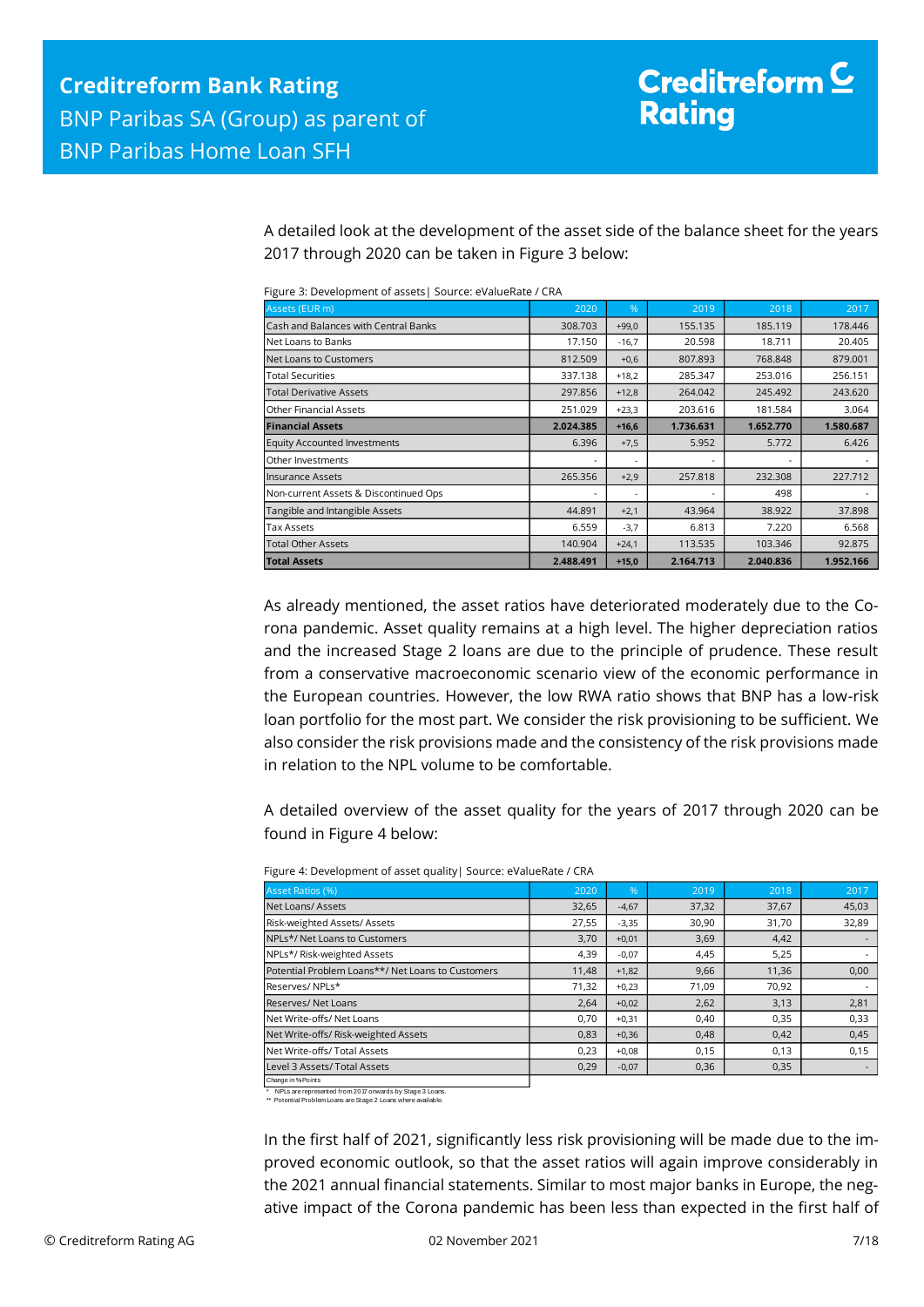2020. We also consider the credit growth across Europe to be positive, especially in France.

## <span id="page-7-0"></span>**Refinancing, Capital Quality and Liquidity**

The liabilities side of the BNP balance sheet increased mainly due to deposits from banks and customers. The increase in deposits as a proportion of total borrowed capital enabled interest expenses to be further reduced, while maintaining good maturity matching. However, the deposits are mostly overnight deposits. BNP's liquidity also continued to develop positively due to the high level of cash on hand. Equity capital has also grown, but to a much lesser extent than debt capital. This is due to the lower net profit for the year and the dividend paid.

A detailed overview of the development of liabilities for the years of 2017 through 2020 can be found in Figure 5 below:

| Liabilities (EUR m)                        | 2020      | %       | 2019      | 2018      | 2017      |
|--------------------------------------------|-----------|---------|-----------|-----------|-----------|
| <b>Total Deposits from Banks</b>           | 145.096   | $+68.4$ | 86.150    | 73.784    | 77.974    |
| <b>Total Deposits from Customers</b>       | 939.916   | $+12,8$ | 833.493   | 795.995   | 935.586   |
| <b>Total Debt</b>                          | 313.098   | $+7,1$  | 292.249   | 231.728   | 281.684   |
| Derivative Liabilities                     | 302.081   | $+18.0$ | 255.990   | 239.951   | 245.698   |
| Securities Sold, not yet Purchased         |           |         |           |           |           |
| Other Financial Liabilities                | 309.815   | $+33,4$ | 232.248   | 278.524   |           |
| <b>Total Financial Liabilities</b>         | 2.010.006 | $+18,2$ | 1.700.130 | 1.619.982 | 1.540.942 |
| Insurance Liabilities                      | 159.797   | $+0,4$  | 159.150   | 213.691   | 210.494   |
| Non-current Liabilities & Discontinued Ops |           |         |           |           |           |
| <b>Tax Liabilities</b>                     | 3.001     | $-15,8$ | 3.566     | 2.255     | 2.466     |
| Provisions                                 | 90.492    | $+3,7$  | 87.273    | 9.620     | 11.061    |
| Total Other Liabilities                    | 107.846   | $+5,0$  | 102.749   | 89.562    | 79.994    |
| <b>Total Liabilities</b>                   | 2.371.142 | $+15,5$ | 2.052.868 | 1.935.110 | 1.844.957 |
| <b>Total Equity</b>                        | 117.349   | $+4,9$  | 111.845   | 105.726   | 107.209   |
| <b>Total Liabilities and Equity</b>        | 2.488.491 | $+15,0$ | 2.164.713 | 2.040.836 | 1.952.166 |

Figure 5: Development of refinancing and capital adequacy| Source: eValueRate / CRA

The lower increase in equity in relation to debt also had an impact on the balance sheet equity ratios. In particular, the total equity / total assets ratio deteriorated considerably compared to the previous year and is also below average in the peer group comparison. The Basel III leverage ratio is only acceptable in consideration of the temporary exemption for deposits with Eurosystem central banks. Otherwise, it would also have fallen to 4.4%. In contrast to the balance sheet equity ratios, the regulatory equity ratios continued to rise.The regulatory equity ratios are above the regulatory requirements and above plan. We consider the regulatory capital ratios to be adequate for BNP.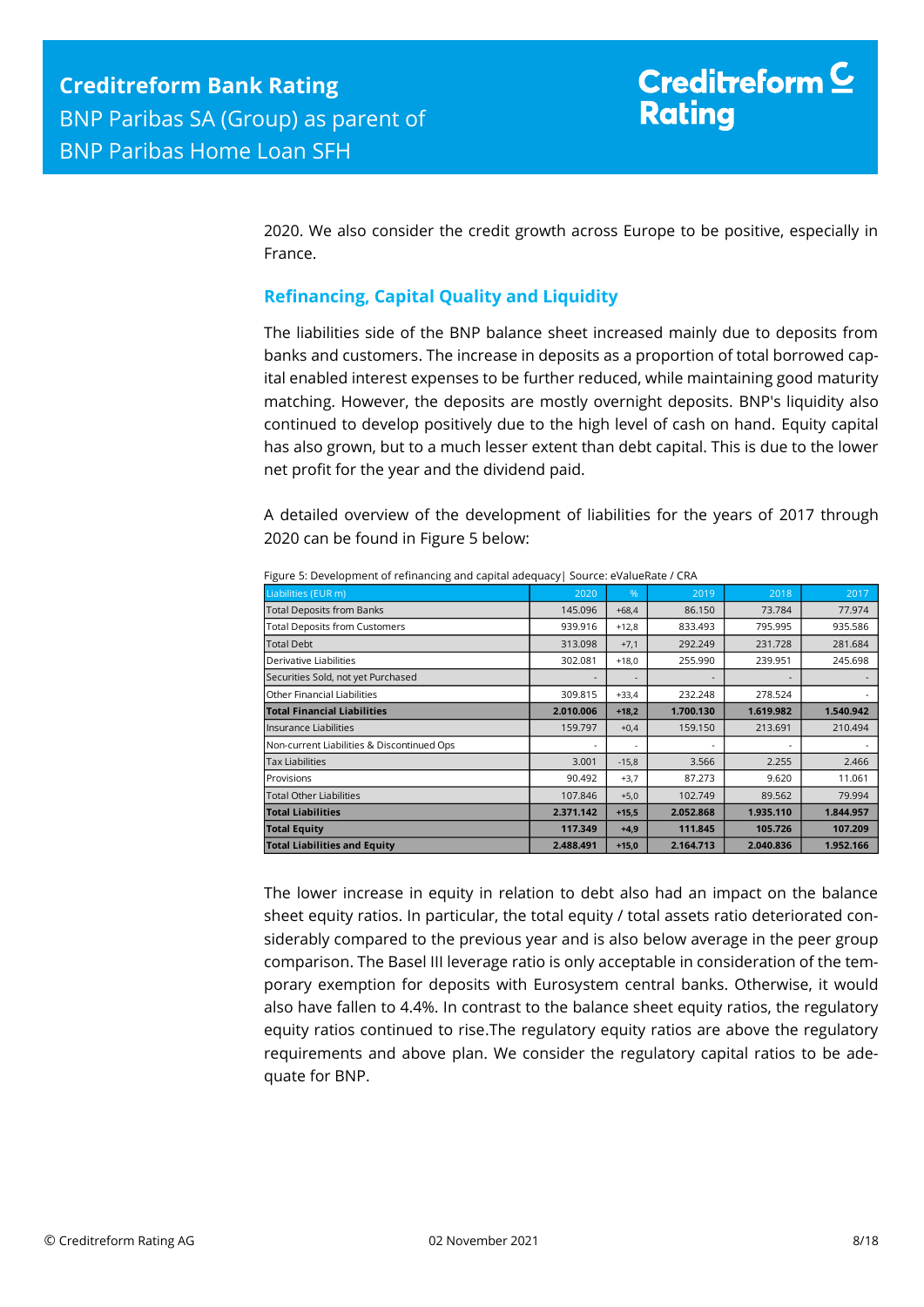A detailed overview of the development of capital and liquidity ratios for the years of 2017 through 2020 can be found in Figure 6 below:

| Capital Ratios and Liquidity (%)                    | 2020   | %        | 2019   | 2018   | 2017   |
|-----------------------------------------------------|--------|----------|--------|--------|--------|
| <b>Total Equity/ Total Assets</b>                   | 4,72   | $-0,45$  | 5,17   | 5,18   | 5,49   |
| Leverage Ratio                                      | 4,90   | $+0,30$  | 4,60   | 4,50   | 4,60   |
| Fully Loaded: Common Equity Tier 1 Ratio (CET1)     | 12,80  | $+0,70$  | 12,10  | 11,80  | 11,80  |
| Fully Loaded: Tier 1 Ratio (CET1 + AT1)             | 14,20  | $+0,70$  | 13,50  | 13,10  | 13,00  |
| Fully Loaded: Total Capital Ratio (CET1 + AT1 + T2) | 16,40  | $+0,90$  | 15,50  | 15,00  | 14,60  |
| <b>SREP Capital Requirements</b>                    | 9,22   | $-0,70$  | 9,92   | 9,15   | 8,00   |
| Net Loans/ Deposits (LTD)                           | 86.44  | $-10,48$ | 96,93  | 96,59  | 93,95  |
| Interbank Ratio                                     | 11,82  | $-12,09$ | 23,91  | 25,36  | 26,17  |
| Liquidity Coverage Ratio                            | 154.00 | $+29,00$ | 125,00 | 132,00 | 121,00 |
| Customer Deposits / Total Funding (excl. Derivates) | 45,43  | $-0,96$  | 46,39  | 46,96  | 58,50  |
| Change in % Points                                  |        |          |        |        |        |

Figure 6: Development of capital and liquidity ratios | Source: eValueRate / CRA

At the half-year to 2021, the development of a stronger increase in debt capital in relation to equity capital continues. At the same time, the risk-weighted assets increase only below average in relation to equity, so that the balance sheet equity ratios decrease and the regulatory equity ratios increase. The reported CET1 ratio of 12.9% illustrates the comfortable capitalisation at the half-year 2021.

Due to BNP's bank capital and debt structure, as well as its status as a G-SIB, the Group's Preferred Senior Unsecured Debt instruments have not been notched down in comparison to the long-term issuer rating. Due to the seniority structure, BNP's Non-Preferred Senior Unsecured debt has been notched down by one notch. However, BNP's Tier 2 capital rating is rated fourth notches below the long-term issuer rating based on the bank's capital structure and seniority in accordance with our rating methodology. Additional Tier 1 capital is rated five notches below the long-term issuer rating, reflecting a high bail-in risk in the event of resolution.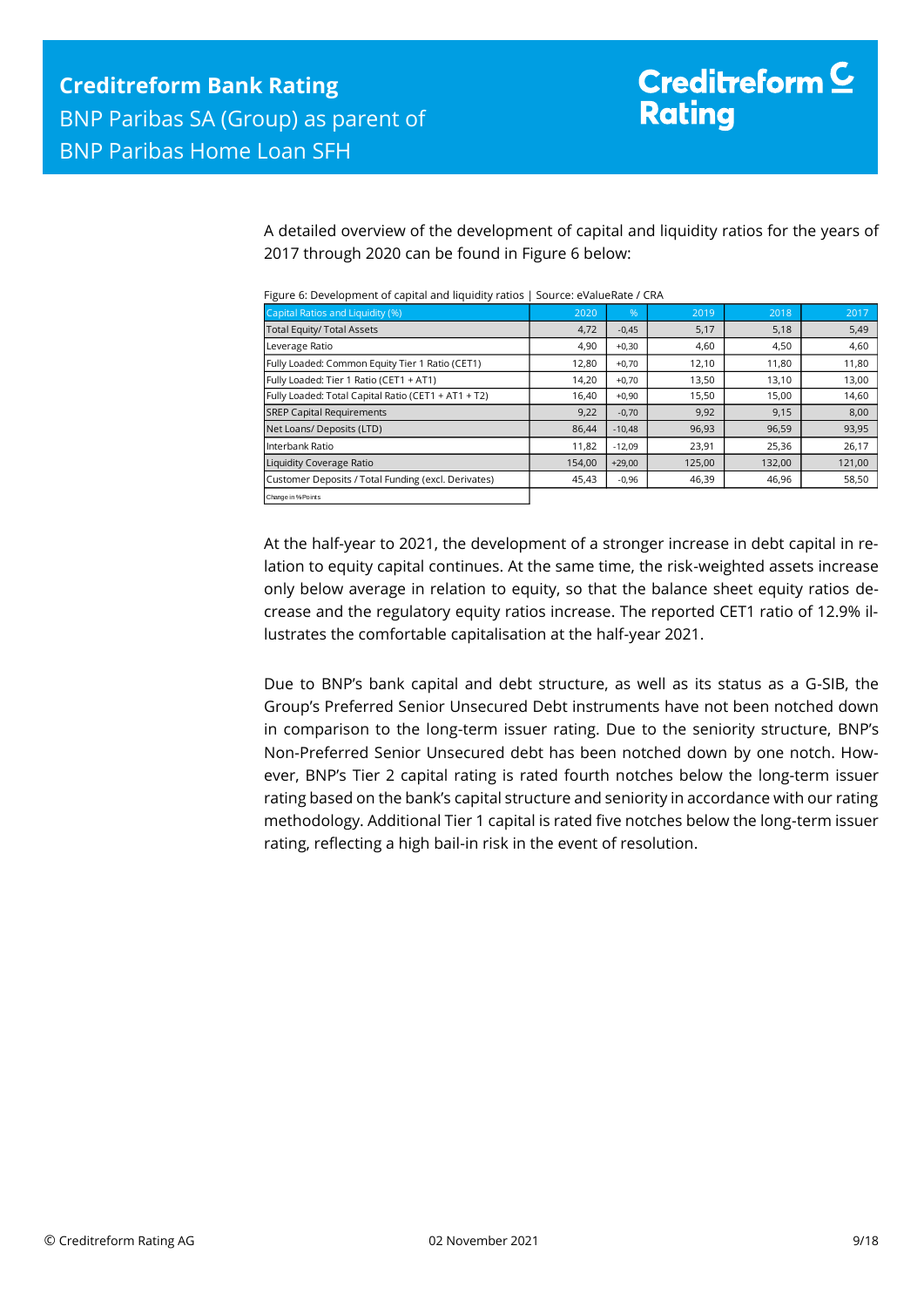#### <span id="page-9-0"></span>**Environmental, Social and Governance (ESG) Score Card**

| <b>Creditreform Bank Rating</b>                              | <b>Creditrefor</b> |
|--------------------------------------------------------------|--------------------|
| <b>Environmental, Social and Governance (ESG) Score Card</b> | <b>Rating</b>      |
| BNP Paribas SA (16, boulevard des Italiens, 75009 Paris)     |                    |

BNP has one significant and two moderate ESG rating drivers

• Corporate Governance is identified as a highly significant rating driver. The relevance for the credit rating results from the impact of the Corporate Governance factor on all other ESG factors and the overall well-being of the bank. This sub-factor is rated positive due to BNP's strong and sustainable earning figures and the so far successful navigation of the crisis, suffering comparatively little compared to competitors.



**ESG Score**

 $m \, \underline{\mathsf{C}}$ 

> 4,25 Outstanding >3,5 - 4,25 Above-average >2,5 - 3,5 Average >1,75 - 2,5 Substandard < = 1,75 Poor

Relevance

• Corporate Behaviour and Green Financing / Promoting are identified as moderate rating drivers. While Green Financing / Promoting is rated positive due to significant green financing, Coporate Behaviour is rated negative due to past misdeeds, e.g. circumventing economic sanctions, breaking US law leading to a record settlement, amongst others.

| Factor           | Sub-Factor                                         | Consideration                                                                                                                                            | Scale 2021 Eval. |     |
|------------------|----------------------------------------------------|----------------------------------------------------------------------------------------------------------------------------------------------------------|------------------|-----|
| 둡<br>등<br>≧<br>両 | 1.1 Green Financing /<br>Promoting                 | The sub-factor "Green Financing/Promoting" has a moderate relevance for the<br>credit rating, and is rated positive in terms of the CRA ESG criteria.    |                  | (+` |
|                  | 1.2 Exposure to Environ-<br><b>Imental Factors</b> | The sub-factor "Exposure to Environmental Factors" has a low relevance for the<br>credit rating, and is rated positive in terms of the CRA ESG criteria. |                  | (+  |
|                  | 1.3 Resource Efficiency                            | The sub-factor "Resource Efficiency" has no significant relevance for the credit<br>rating, and is rated neutral in terms of the CRA ESG criteria.       |                  |     |

| .പ<br>۰<br>Ū | 12.1 Human Capital         | The sub-factor "Human Capital" has low relevance for the credit rating, and is<br>rated positive in terms of the CRA ESG criteria.                    |  |  |
|--------------|----------------------------|-------------------------------------------------------------------------------------------------------------------------------------------------------|--|--|
|              | 12.2 Social Responsibility | The sub-factor "Social Responsibility" has no significant relevance for the credit<br>rating, and is rated positive in terms of the CRA ESG criteria. |  |  |

| ω | 3.1 Corporate Governance   | The sub-factor "Corporate Governance" is highly relevant for the credit rating,<br>and is rated positive in terms of the CRA ESG criteria.             |    |
|---|----------------------------|--------------------------------------------------------------------------------------------------------------------------------------------------------|----|
|   | 3.2 Corporate Behaviour    | The sub-factor "Corporate Behaviour" has a moderate relevance for the credit<br>rating, and is rated negative in terms of the CRA ESG criteria.        |    |
| O | 3.3 Corporate Transparency | The sub-factor "Corporate Transparency" has no significant relevance for the<br>credit rating, and is rated positive in terms of the CRA ESG criteria. | (+ |

| <b>ESG Relevance Scale</b> |                          |  |          | <b>ESG Evaluation G</b> |
|----------------------------|--------------------------|--|----------|-------------------------|
| 5                          | <b>Highest Relevance</b> |  |          | Strong positive         |
| 4                          | High Relevance           |  | $^{(+)}$ | Positive                |
| 3                          | Moderate Relevance       |  |          | Neutral                 |
|                            | Low Relevance            |  | $r - 1$  | Negative                |
|                            | No significant Relevance |  |          | Strong negativ          |

| <b>ESG Relevance Scale</b> |  | <b>ESG Evaluation Guidance</b> |                 |  |
|----------------------------|--|--------------------------------|-----------------|--|
| hest Relevance             |  | $(+ +)$                        | Strong positive |  |
| h Relevance                |  | $^{(+)}$                       | Positive        |  |
| derate Relevance           |  |                                | Neutral         |  |
| v Relevance                |  | $-$                            | Negative        |  |
| significant Relevance      |  |                                | Strong negativ  |  |

|  | ဗိ |
|--|----|
|  |    |
|  |    |
|  |    |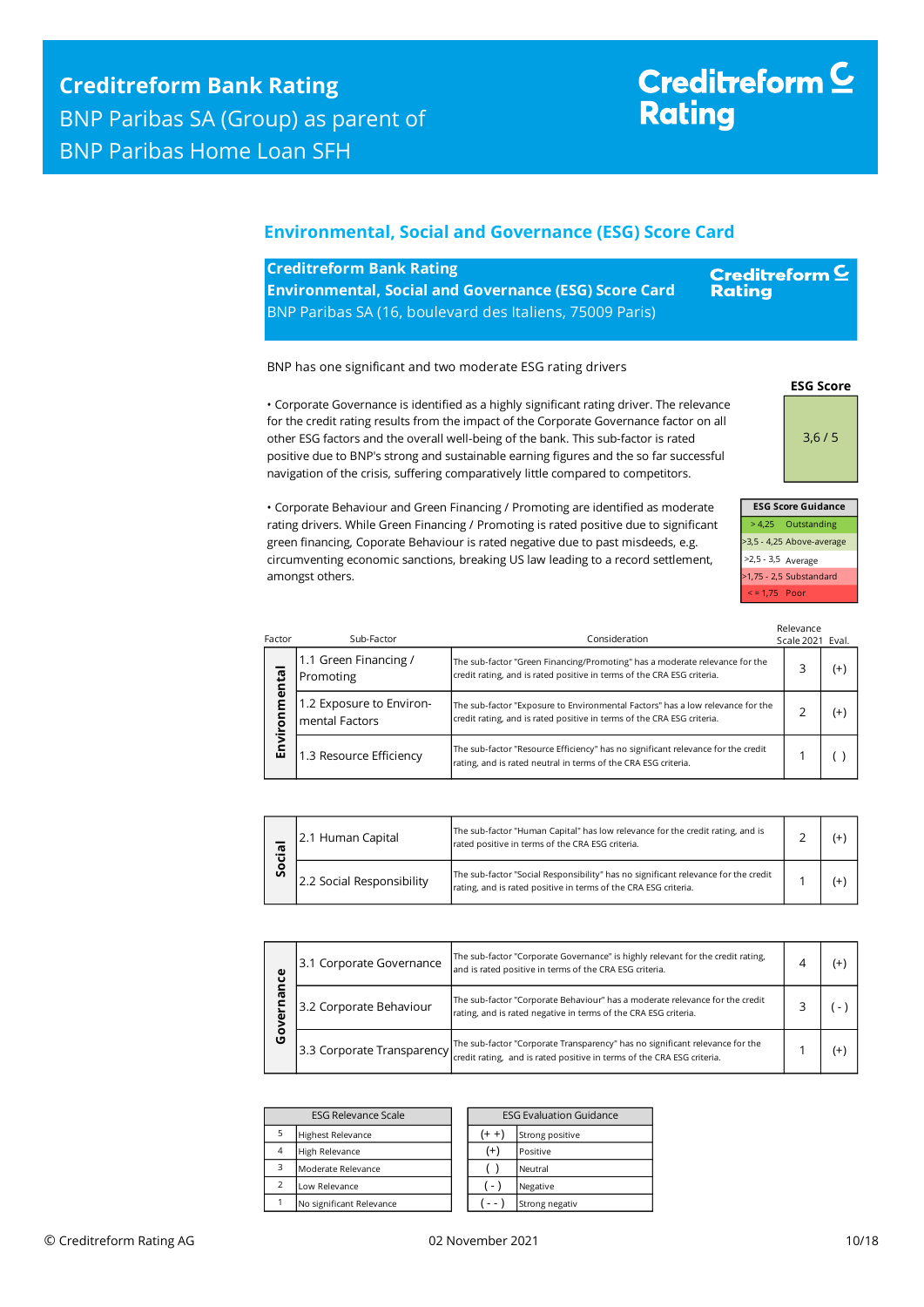## <span id="page-10-0"></span>**Conclusion**

Creditreform Rating affirms the rating of BNP at 'A-' and increases the outlook from stable to positive.

BNP looks back on a successful 2020 financial year. The effects of the Corona pandemic did not cause lasting damage to BNP's solid and highly diversified business model. On the contrary, BNP continued to grow during the pandemic, especially in its core lending business. The geographical and sector-wide diversification of the loan portfolio enables good profitability to be achieved with reasonable risks. The increased cost of risk during the pandemic for negative economic consequences will only temporarily impact the annual result, so that we expect higher annual results in the coming years. The assessment of the improved profitability is decisive for our positive outlook on the rating. The first key figures for the 2021 financial year indicate an increase in earnings for the year as a whole.

We also view the consistently implemented transformation process, which will ensure further cost efficiency, positively. Moreover, we assess positively the risk provisions made in recent years for the loan portfolio and the low share of RWAs in total assets. The regulatory capital ratios, which benefit from the low RWAs, are also adequate; the balance sheet equity is slightly below average compared to the peer group due to the higher payout ratios of BNP.

In summary, BNP Paribas will emerge stronger from the Corona pandemic and continue on its growth path.

#### **Outlook**

We raised the outlook of BNP Paribas SA (Group) long-term issuer rating and its bank capital and debt instruments from stable to positive. In the medium term, CRA expects a higher profitability with the same asset quality and constant growth. We also expect regulatory equity ratios to remain at least approximately constant. Moreover, we assume no significant economic worsening due to the Corona pandemic and stable political environment in the bank's markets of operations.

#### **Scenario Analysis**

In a scenario analysis, the bank is able to reach an "A+" rating in the "best case" scenario and an "BBB" rating in the "worst case" scenario. The ratings of bank capital and senior unsecured debt would behave similarly based on our rating mechanism. These ratings are especially sensitive to changes in total equity and to the bank capital and debt structure in general.

We might upgrade BNP's long-term issuer credit rating and its bank capital and debt instruments if we see that BNP is able to further increase its earning power. Furthermore, the high diversification of the business model is maintained.

Best-case scenario: A+

Worst-case scenario: BBB

Please note:

The scenarios are based on information available at the time of the rating. Within the forecast horizon, circumstances may occur that could lead to a change of the rating out of the indicated range.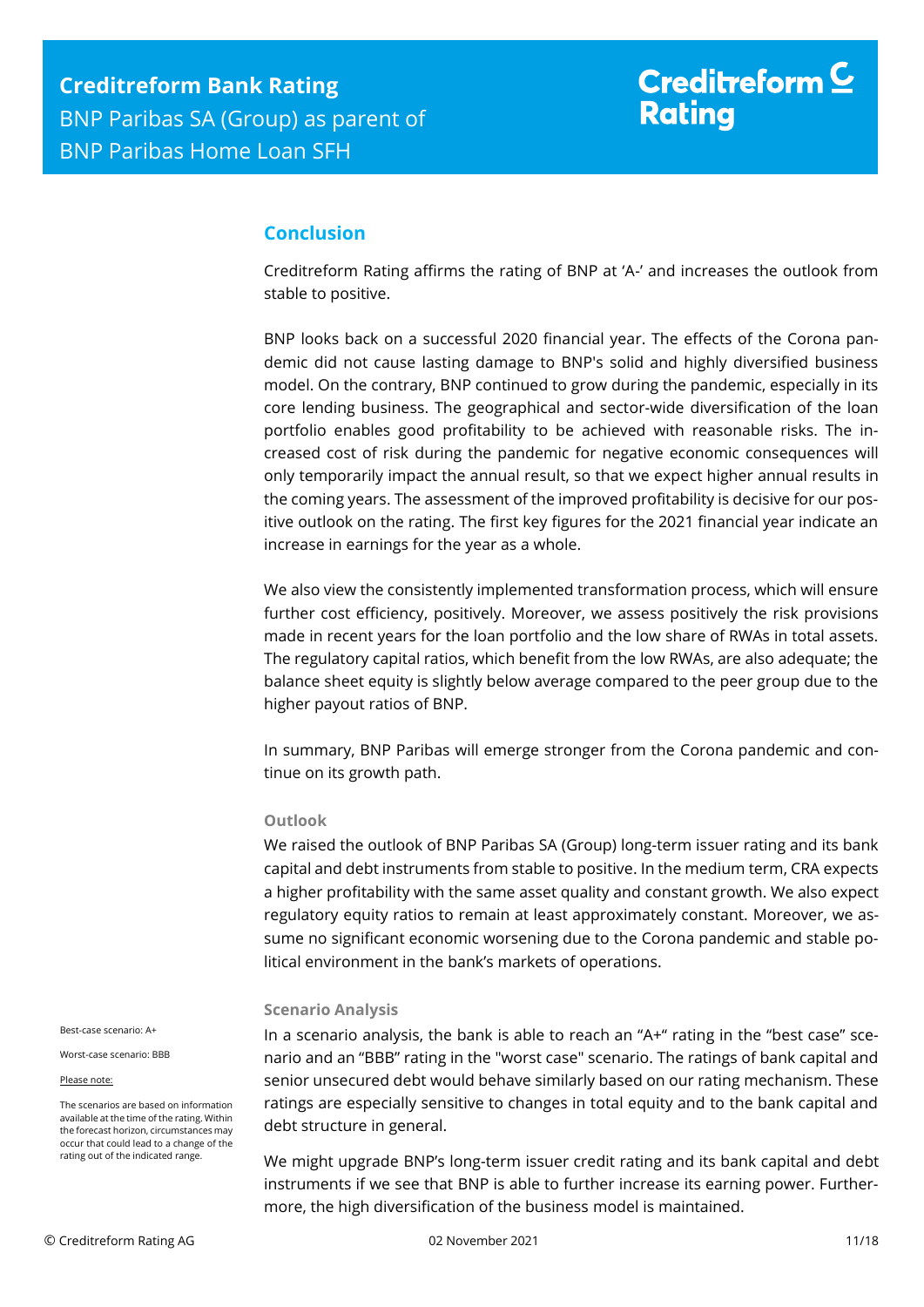By contrast, a downgrade of the Group's long-term issuer credit rating and its bank capital and debt instruments is likely, if we see a lasting decline of BNP's profitability and a reduction of the banks' capital ratios. In particular, we will observe the ongoing Corona pandemic impact on BNP's asset quality and its business activities in general.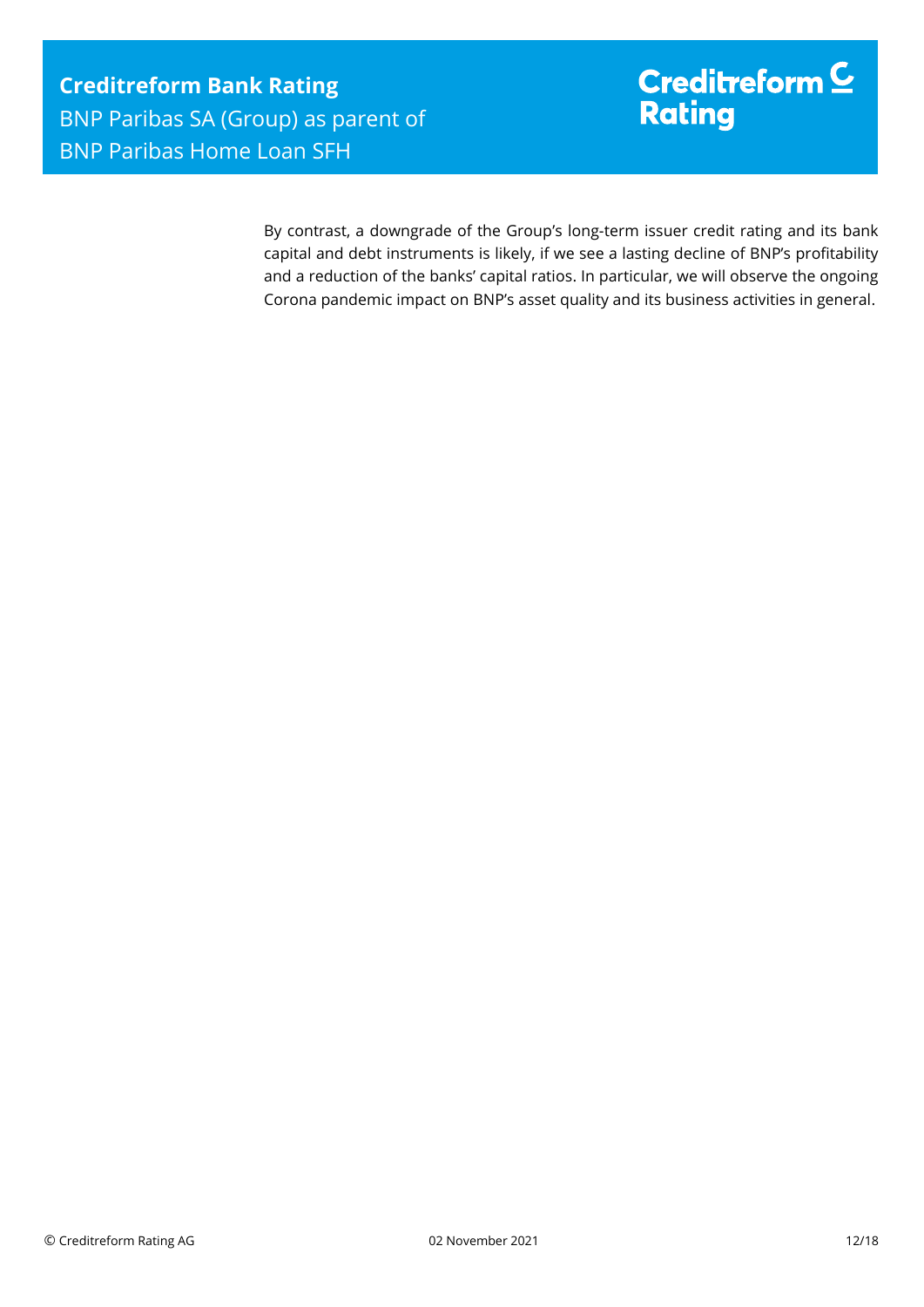## <span id="page-12-0"></span>**Appendix**

**Bank ratings**

The bank ratings are dependent on a host of quantitative and qualitative factors. An improvement in either sub-category may result in a higher rating score.

LT Issuer / Outlook / Short-Term **A- / positive / L2**

**Bank Capital and Debt Instruments Ratings**

The ratings for bank capital and debt instruments are inter alia dependent on subordination and relative size of the instrument class, based on the long-term issuer rating of the bank.

| Preferred Senior Unsecured Debt (PSU):          | А-        |
|-------------------------------------------------|-----------|
| Non-Preferred Senior Unsecured Debt (NPS): BBB+ |           |
| Tier 2 (T2):                                    | RR+       |
| Additional Tier 1 (AT1):                        | <b>RR</b> |

#### **Rating History**

Please consult our website [www.creditreform-rating.de](http://www.creditreform-rating.de/) for additional information regarding the dates of publication.

|  | Figure 7: Rating History |  |
|--|--------------------------|--|
|--|--------------------------|--|

| <b>Bank Issuer Rating</b>                | <b>Rating Date</b> | <b>Result</b>              |
|------------------------------------------|--------------------|----------------------------|
| Initialrating                            | 14.06.2018         | A- / stabil / L2           |
| <b>Rating Update</b>                     | 18.11.2019         | A- / stabil / L2           |
| Monitoring                               | 24.03.2020         | A- / NEW / L2              |
| <b>Rating Update</b>                     | 26.11.2020         | A- / stabil / L2           |
| <b>Rating Update</b>                     | 02.11.2021         | A- / positive / L2         |
| <b>Bank Capital and Debt Instruments</b> | <b>Rating Date</b> | <b>Result</b>              |
| Senior Unsecured / T2 / AT1 (Initial)    | 14.06.2018         | A- / BB+ / BB              |
| <b>PSU / NPS / T2 / AT1</b>              | 18.11.2019         | A- / BBB+ / BB+ / BB       |
| <b>PSU / NPS / T2 / AT1</b>              | 24.03.2020         | A- / BBB+ / BB+ / BB (NEW) |
| <b>PSU / NPS / T2 / AT1</b>              | 26.11.2020         | A- / BBB+ / BB+ / BB       |
| <b>PSU / NPS / T2 / AT1</b>              | 02.11.2021         | A- / BBB+ / BB+ / BB       |
| <b>Subsidiaries of the Bank</b>          | <b>Rating Date</b> | <b>Result</b>              |
| Banca Nazionale del Lavoro S.P.A.        |                    |                            |
| Initialrating                            | 25.09.2018         | A- / stabil / L2           |
| <b>Rating Update</b>                     | 18.11.2019         | A- / stabil / L2           |
| Monitoring                               | 24.03.2020         | A- / NEW / L2              |
| <b>Rating Update</b>                     | 26.11.2020         | A- / stabil / L2           |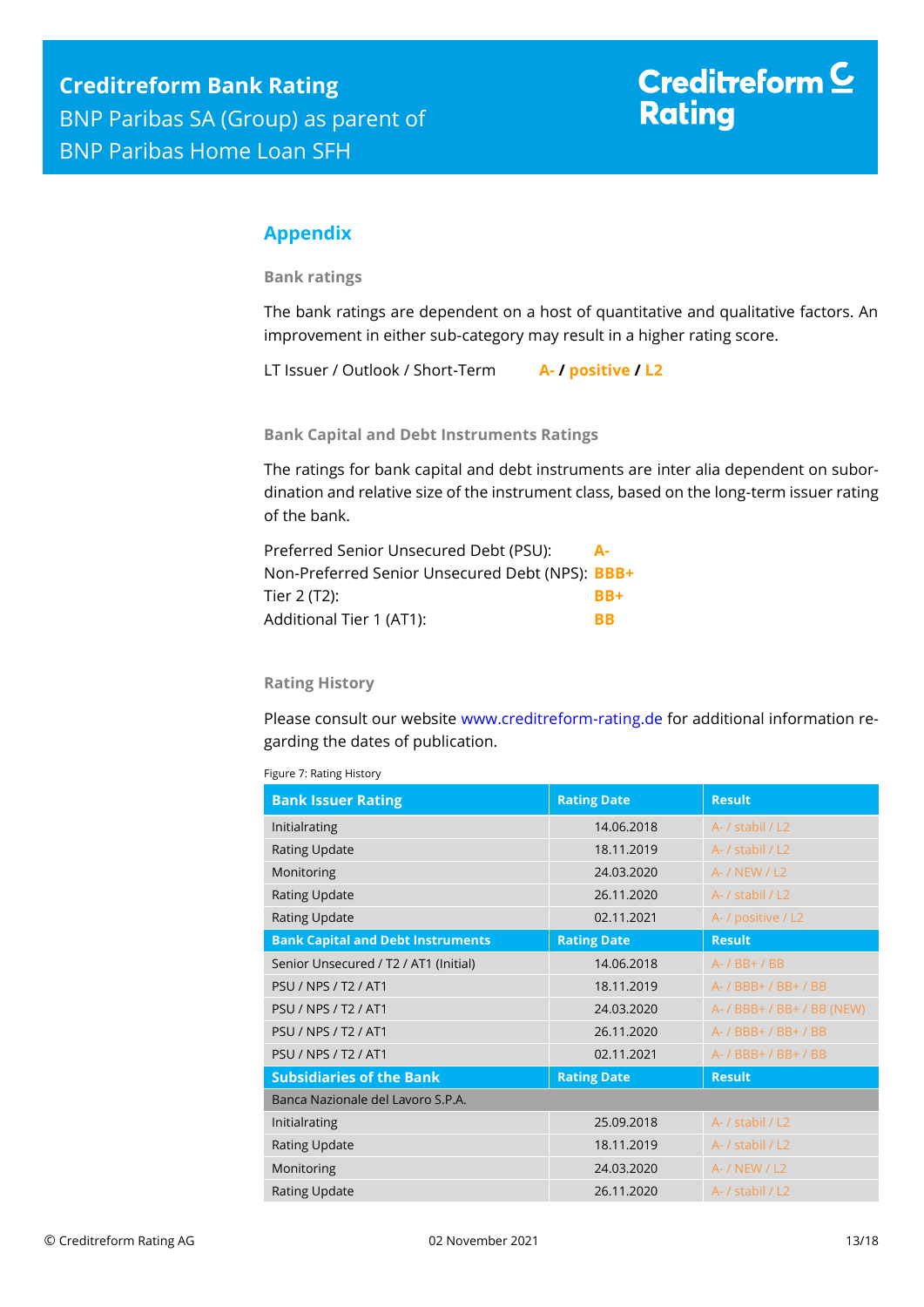# **Creditreform Bank Rating** BNP Paribas SA (Group) as parent of BNP Paribas Home Loan SFH

# Creditreform <sup>C</sup><br>Rating

| <b>Rating Update</b>                                                   | 02.11.2021 | A- / positive / L2         |  |
|------------------------------------------------------------------------|------------|----------------------------|--|
| Bank Capital and Debt Instruments of Banca Nazionale del Lavoro S.P.A. |            |                            |  |
| Senior Unsecured / T2 / AT1 (Initial)                                  | 25.09.2018 | $A - / BB + / BB$          |  |
| <b>PSU / NPS / T2 / AT1</b>                                            | 18.11.2019 | A- / BBB+ / BB+ / BB       |  |
| <b>PSU / NPS / T2 / AT1</b>                                            | 24.03.2020 | A- / BBB+ / BB+ / BB (NEW) |  |
| <b>PSU / NPS / T2 / AT1</b>                                            | 26.11.2020 | A- / BBB+ / BB+ / BB       |  |
| <b>PSU / NPS / T2 / AT1</b>                                            | 02.11.2021 | A- / BBB+ / BB+ / BB       |  |
| <b>BNP Paribas Home Loan SFH</b>                                       |            |                            |  |
| Initialrating                                                          | 25.09.2018 | A- / stabil / L2           |  |
| <b>Rating Update</b>                                                   | 18.11.2019 | A- / stabil / L2           |  |
| Monitoring                                                             | 24.03.2020 | A- / NEW / L2              |  |
| <b>Rating Update</b>                                                   | 26.11.2020 | A- / stabil / L2           |  |
| <b>Rating Update</b>                                                   | 02.11.2021 | A- / positive / L2         |  |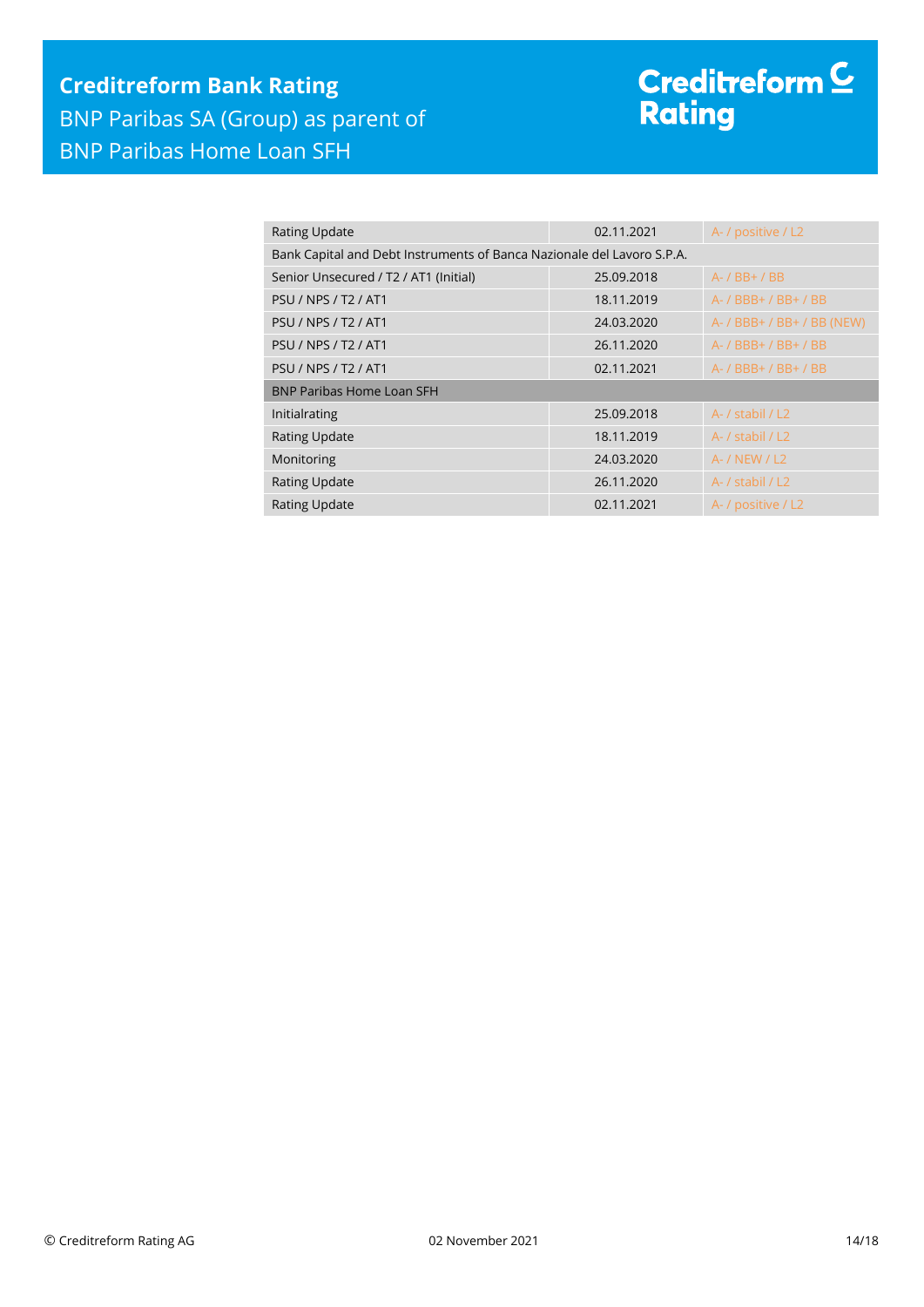#### **Regulatory**

Creditreform Rating AG was neither commissioned by the rating object nor by any other third party for the rating. The analysis took place on a voluntary basis by Creditreform Rating AG and is to be described in the regulatory sense as an unsolicited rating. The following scheme clarifies the level of participation of the rated entity (rating object):

| <b>Unsolicited Credit Rating</b>                       |    |
|--------------------------------------------------------|----|
| With Rated Entity or Related Third Party Participation | No |
| With Access to Internal Documents                      | No |
| With Access to Management                              | Nο |

The rating is based on publicly available information and internal evaluation methods for the rated bank. The quantitative analysis is based mainly on the latest annual accounts, interim reports, other investor relations information of the bank, and calculated key figures by eValueRate / CRA.

The information and documents processed met the requirements of the rating system of Creditreform Rating AG as published on the website www.creditreform-rating.de. The rating was carried out on the basis of the rating methodology for bank ratings as  $(v3.0)$ , the methodology for th[e rating of bank capital and unsecured debt instruments \(v2.0\),](https://www.creditreform-rating.de/en/about-us/regulatory-requirements.html?file=files/content/downloads/Externes%20Rating/Regulatorische%20Anforderungen/EN/Ratingmethodiken%20EN/Bank%20Capital%20and%20Unsecured%20Debt%20Instruments%20Methodology.pdf) the methodology for the rating of [Government-Related Banks \(v2.0\)](https://www.creditreform-rating.de/en/about-us/regulatory-requirements.html?file=files/content/downloads/Externes%20Rating/Regulatorische%20Anforderungen/EN/Ratingmethodiken%20EN/Sub-Methodology%20-%20Government-Related%20Banks.pdf) the methodology for the rating of [Institutional Protection](https://www.creditreform-rating.de/en/about-us/regulatory-requirements.html?file=files/content/downloads/Externes%20Rating/Regulatorische%20Anforderungen/EN/Ratingmethodiken%20EN/Rating%20Methodology%20Institutional%20Protection%20Scheme%20Banks%20v1.0.pdf)  [Scheme Banks](https://www.creditreform-rating.de/en/about-us/regulatory-requirements.html?file=files/content/downloads/Externes%20Rating/Regulatorische%20Anforderungen/EN/Ratingmethodiken%20EN/Rating%20Methodology%20Institutional%20Protection%20Scheme%20Banks%20v1.0.pdf) (v1.0) as well as the rating methodology for [Environmental, Social and Govern](https://www.creditreform-rating.de/en/about-us/regulatory-requirements.html?file=files/content/downloads/Externes%20Rating/Regulatorische%20Anforderungen/EN/Ratingmethodiken%20EN/Rating%20Methodology%20ESG%20v1.0.pdf)[ance Score for Banks \(v1.0\)](https://www.creditreform-rating.de/en/about-us/regulatory-requirements.html?file=files/content/downloads/Externes%20Rating/Regulatorische%20Anforderungen/EN/Ratingmethodiken%20EN/Rating%20Methodology%20ESG%20v1.0.pdf) in conjunction with Creditreform's basic document [Rating Criteria](https://www.creditreform-rating.de/en/about-us/regulatory-requirements.html?file=files/content/downloads/Externes%20Rating/Regulatorische%20Anforderungen/EN/Ratingmethodiken%20EN/CRAG%20Rating%20Criteria%20and%20Definitions.pdf)  [and Definitions \(v1.3\).](https://www.creditreform-rating.de/en/about-us/regulatory-requirements.html?file=files/content/downloads/Externes%20Rating/Regulatorische%20Anforderungen/EN/Ratingmethodiken%20EN/CRAG%20Rating%20Criteria%20and%20Definitions.pdf)

The complete presentation of the rating methodologies used by Creditreform Rating AG and the basic document Rating Criteria and Definitions (v1.3) are published on our homepage:

<https://www.creditreform-rating.de/en/about-us/regulatory-requirements.html>

On 02 November 2021, the rating was presented by the analysts to the rating committee and adopted in a resolution.

The rating result was communicated to BNP Paribas SA (Group), and the preliminary rating report was made available to the bank. There was no change in the rating score.

The rating is valid until withdrawal and is subject to monitoring from the rating date (see cover page). The rating will be comprehensively reviewed at least once every year. Within this period, the rating can be updated.

In 2011 Creditreform Rating AG was registered within the European Union according to EU Regulation 1060/2009 (CRA-Regulation). Based on the registration Creditreform Rating AG (CRA) is allowed to issue credit ratings within the EU and is bound to comply with the provisions of the CRA-Regulation.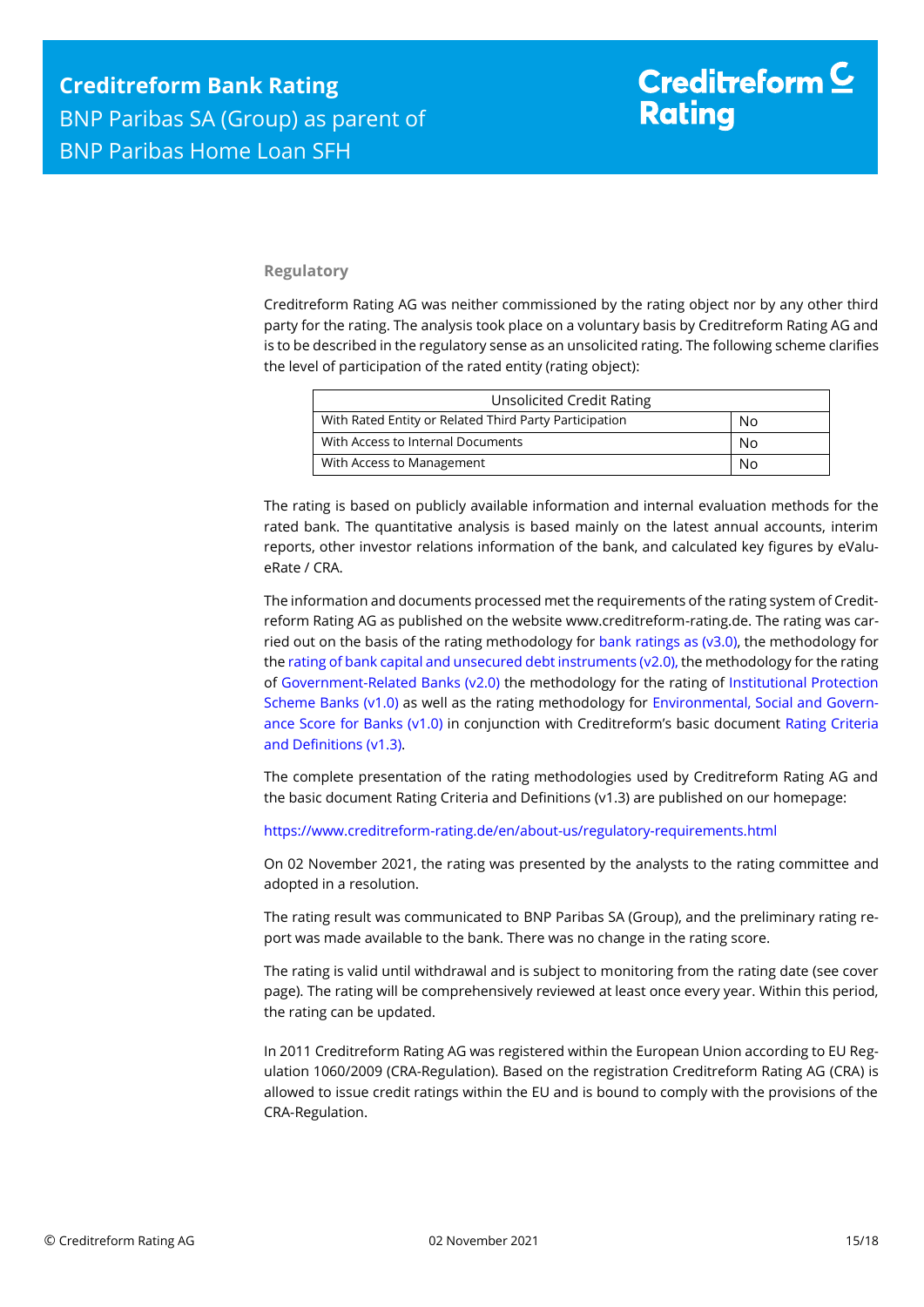Rating Endorsement Status: The rating of BNP Paribas SA (Group) was not endorsed by Creditreform Rating AG from a third country as defined in Article 4 (3) of the CRA-Regulation.

#### **Conflict of Interests**

No conflicts of interest were identified during the rating process that might influence the analyses and judgements of the rating analysts involved or any other natural person whose services are placed at the disposal or under the control of Creditreform Rating AG and who are directly involved in credit rating activities or approving credit ratings and rating outlooks.

In case of providing ancillary services to the rated entity, CRA will disclose all ancillary services in the credit rating report.

The provision of systems for calculating the probability of default on the basis of bank balance sheets, including the provision of balance sheet data, as well as the provision of validation data, default information and software-services, were performed as ancillary activities for BNP Paribas S.A.

#### **Rules on the Presentation of Credit Ratings and Rating Outlooks**

The approval of credit ratings and rating outlooks follows our internal policies and procedures. In line with our policy "Rating Committee," all credit ratings and rating outlooks are approved by a rating committee based on the principle of unanimity.

To prepare this credit rating, CRA has used following substantially material sources:

- 1. Aggregated data base by eValueRate
- 2. Annual Report and interim reports
- 3. Investors relations information and other publications
- 4. Website of the rated bank
- 5. Public and internal market analyses
- 6. Internet research

There are no other attributes and limitations of the credit rating or rating outlook other than displayed on the CRA website. Furthermore CRA considers satisfactory the quality and extent of information available on the rated entity. In regard to the rated entity Creditreform Rating AG regarded available historical data as sufficient.

Between the disclosure of the credit rating to the rated entity and the public disclosure no amendments were made to the credit rating.

The "Basic data" information card indicates the principal methodology or version of methodology that was used in determining the rating, with a reference to its comprehensive description.

In case where the credit rating is based on more than one methodology or where reference only to the principal methodology might cause investors to overlook other important aspects of the credit rating, including any significant adjustments and deviations, Creditreform Rating AG explains this fact in the credit rating and indicates how the different methodologies or these other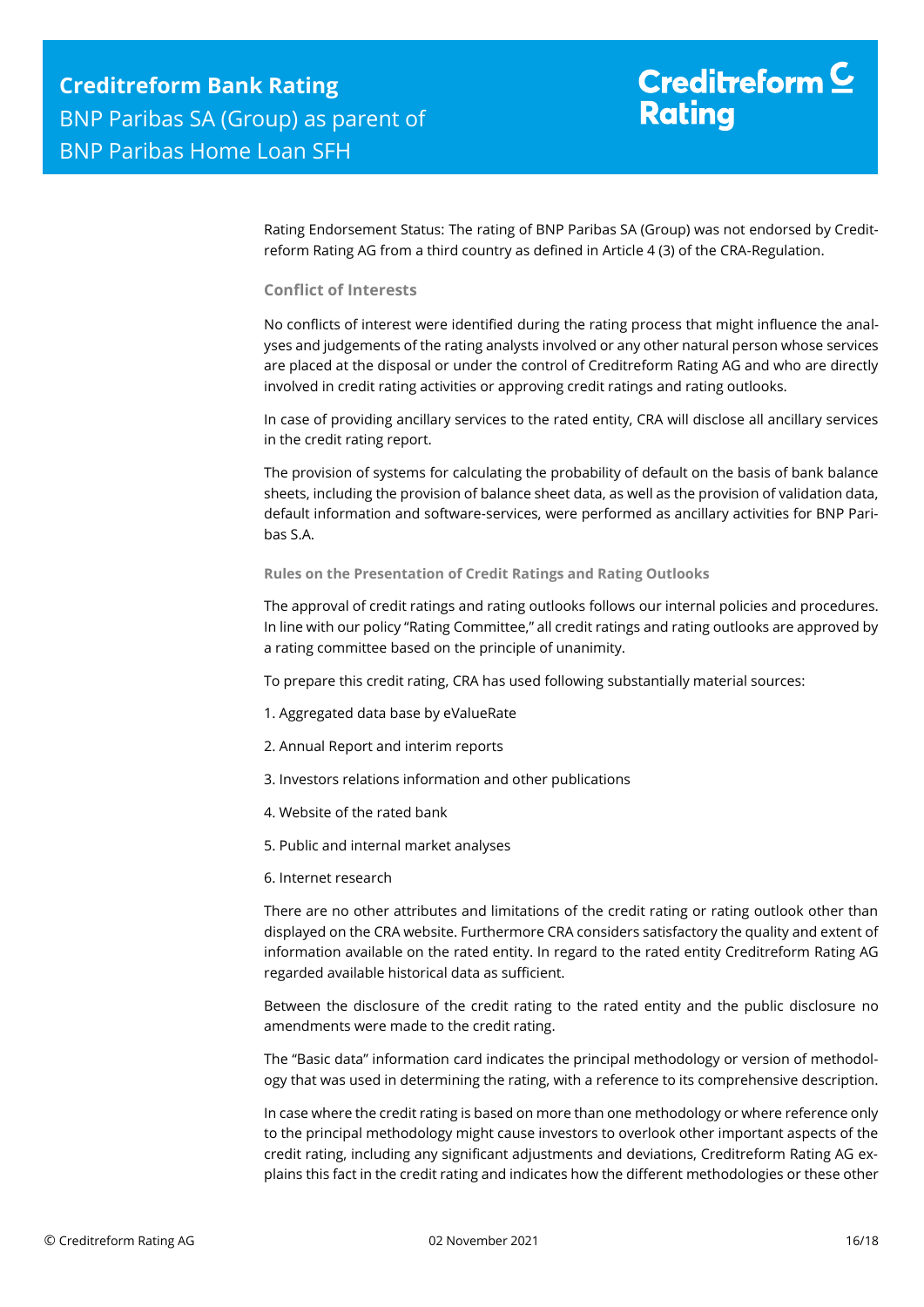# Creditreform  $\underline{\mathsf{C}}$ **Rating**

aspects are taken into account in the credit rating. This information is integrated in the credit rating report.

The meaning of each rating category, the definition of default or recovery and any appropriate risk warning, including a sensitivity analysis of the relevant key rating assumptions, such as mathematical or correlation assumptions, accompanied by worst-case scenario credit ratings as well as best-case scenario credit ratings are explained in mentioned methodologies and / or in the credit rating report.

The date at which the credit rating was released for distribution for the first time and when it was last updated including any rating outlooks is indicated clearly and prominently in the "Basic data" card as a "Rating action"; first release is indicated as "initial rating", other updates are indicated as an "update", "upgrade or downgrade", "not rated", "confirmed", "selective default" or "default".

In the case of a rating outlook, the time horizon is provided during which a change in the credit rating is expected. This information is available within "Basic data" information card.

In accordance to Article 11 (2) EU-Regulation (EC) No 1060/2009 registered or certified credit rating agency shall make available in a central repository established by ESMA information on its historical performance data, including the ratings transition frequency, and information about credit ratings issued in the past and on their changes. Requested data are available at the ESMA website: https://cerep.esma.europa.eu/cerep-web/statistics/defaults.xhtml.

An explanatory statement of the meaning of Creditreform's default rates are available in the credit rating methodologies disclosed on the website.

#### **Disclaimer**

Any rating performed by Creditreform Rating AG is subject to the Creditreform Rating AG Code of Conduct which has been published on the web pages of Creditreform Rating AG. In this Code of Conduct, Creditreform Rating AG commits itself – systematically and with due diligence – to establish its independent and objective opinion as to the sustainability, risks and opportunities concerning the enterprise or the issue under review.

Future events are uncertain, and forecasts are necessarily based on assessments and assumptions. This rating is therefore no statement of fact, but an opinion. For this reason, Creditreform Rating AG cannot be held liable for the consequences of decisions made on the basis of any of their ratings. Neither should these ratings be construed as recommendations for investors, buyers or sellers. They should only be used by market participants (entrepreneurs, bankers, investors etc.) as one factor among others when arriving at corporate or investment decisions. Ratings are not meant to be used as substitutes for one's own research, inquiries and assessments.

We have assumed that the documents and information made available to us by the client are complete and accurate and that the copies provided to us represent the full and unchanged contents of the original documents. Creditreform Rating AG assumes no responsibility for the true and fair representation of the original information.

This report is protected by copyright. Any commercial use is prohibited without prior written permission from Creditreform Rating AG. Only the full report may be published in order to prevent distortion of the report's overall assessment. Excerpts may only be used with the express